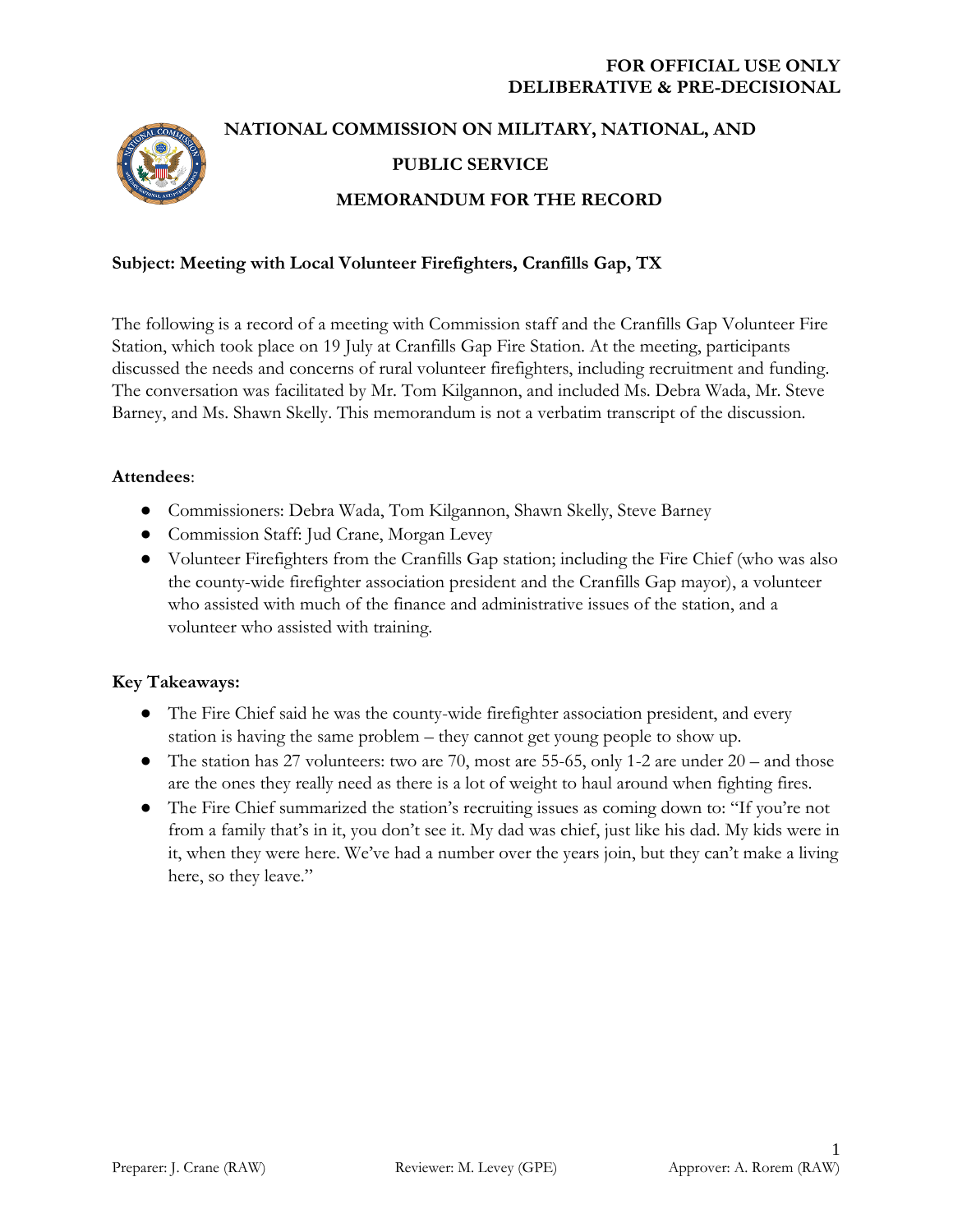## **Meeting Discussion**

## **Mr. Kilgannon** *kicked off the meeting introducing the Commission and the goals of talking with the Cranfills Gap, TX Volunteer Fire Department***.**

**Fire Chief** volunteer firefighters are not very plentiful anymore, and everyone wants the glory but not the work. Individuals must pay to be certified as a firefighter; the minimum courses cost \$800. For their department, individuals must be able to use all 7 trucks. The community has a youth fire program – but when individuals reach 18, they leave.

#### **Ms. Wada** *aske, "How many work at the station?"*

**Firefighter** said they have 27 on the rolls, but only 15 were active. All members are unpaid volunteers.

## **Mr. Kilgannon** *asked how many incidents they respond to in a year, and what kind of incidents they are.*

Fire Chief answered that in a wet year, they could see 35 fires all year – but this year they had already reached 32 (by mid-July). Clifton<sup>1</sup> and some places will see over 100 calls in a year. Some of the fires are structure, but mainly they respond to brush/grass fires and car crashes.

## **Mr. Kilgannon** *asked, how extensive the training is.*

**Fire Chief** responded everything concerning training is a safety issue – the less training a volunteer has, the more likely they are to get hurt. There are two meetings a month – one for the business of the station, one to review training. They just paid \$8,000 for a new set of training equipment.

## **Mr. Kilgannon** *asked, for a volunteer who first shows up, what they have to go through to get on their first call.*

Fire Chief responded they must be able to drive a firetruck at the scene, must learn how to adjust and shoot water. If an individual just walks in, they can tag along at calls for a month, and if the current members of the fire department approve, the station will consider training them.

#### **Ms. Wada** *asked what commitment a new volunteer could expect.*

**Fire Chief** explained this is an issue facing county-wide: some stations have 30 members on the rolls and cannot get 8 to show up at a fire – the commitment is to show up at any hour, no matter what. Not just when it is convenient. He relayed that he has had volunteers leave in the middle of a call. If the station does not respond to 911 calls, they could lose county funding and people could get hurt.

#### **Ms. Skelly** *asked about the station's funding*.

Fire Chief framed his response by pointing out that some of their equipment was uniquely expensive: they have 911 beepers they always keep with them that cost \$500. They just got a grant from Texas Forest Service for a \$200k truck, for which they must pay 10 percent. FEMA offers money, but the "red tape" is too much, and they never received any funds. The Texas Forestry Service money was first requested in 2012. Most projects took 2 years for the funding to show up. Overall station insurance is \$6,000 a year.

**Firefighter** continued that most of the funds come from Bosque County donations. The station raises approximately \$30k a year, to cover 100 square miles and approximately 1,000 people. They use a high school mailing list to cover approximately 700 of those families, but the process of mailing those letters takes a week of volunteers' time. Average donation is around \$100, with a range

 $\overline{\phantom{a}}$ 

<sup>&</sup>lt;sup>1</sup> A nearby larger town.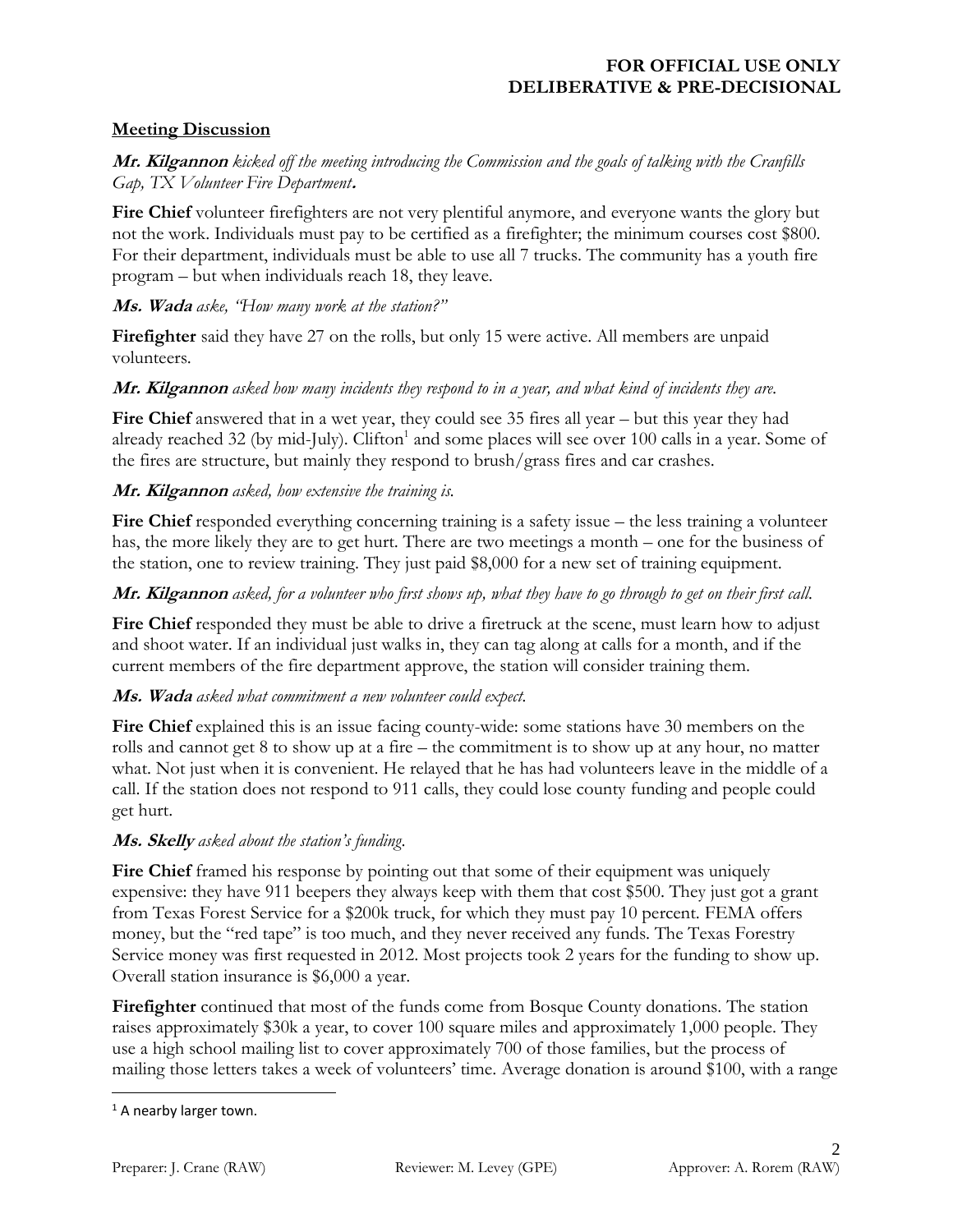of \$25 – \$1,000. A big fire at a property owned by doctors from Dallas resulted in a \$5,000 donation. **Fire Chief** added, people are willing to donate if they see the firefighters doing something with their money. They also added that taking out 3-4 trucks to respond to a fire can cost \$500-600 in fuel alone, and expenses like \$200 tires add up quickly.

# **Mr. Crane** *asked what volunteers' day jobs were, and if the local business community was understanding of the requirements for volunteer firefighters.*

**Fire Chief** responded most volunteers work 8am to 5pm, and local businesses sometimes pay employees to respond to calls, sometimes they do not. When volunteers do respond, the fires can take 8, 10 hours to extinguish – and sometimes will come in consecutive days. **Firefighter** volunteered that he runs a business and employed 4-7 people last year – and required his employees to join the volunteer fire department. Some businesses in town are shut down completely when firefighters respond to a call – they may only have 1-2 employees working a shift that day.

# **Mr. Kilgannon** *said, we have heard all these challenges, why do you love it so much?*

**Firefighter** responded, "It's a job, someone has to do it." **Fire Chief** explained that there *is* some adrenaline and a sense of accomplishment from being able to conquer something, "Get out there, get a job done, show that you did it. I hate re-kindles – they're embarrassing. Gotta be in your blood. I had three kids, two are firefighters, one is the assistant chief."

## *Mr. Kilgannon asked if the station ever recruits at schools.*

Firefighter responded they did, for fire prevention week, which was usually a few hours and they would let the kids shoot some water. Did not usually come with a recruiting pitch, as they do not have the personnel to do that. **Firefighter** also expressed skepticism that high-school age kids had a wide range of commitments, such as a range of varsity sports.

**Mr. Barney** asked about the age of the volunteers at the station.

**Fire Chief** responded that two are 70, most are 55-65, only 1-2 are under 20 – and those are the ones they really need as there is a lot of weight to haul around when fighting fires. Fire Chief continued, saying he was the county-wide firefighter association president, and every station is having the same problem – they cannot get young people to show up. Clifton will have 4-5 show up for a large fire.

**Fire Chief** summarized the issue as: if you're not from a family that's in it, you don't see it. My dad was chief, just like his dad. My kids were in it, when they were here. We've had a number over the years join, but they can't make a living here, so they leave.

## **Mr. Barney** *asked, if a volunteer is injured, whether insurance covers the cost?*

**Firefighter** confirmed it did, under workman's compensation.

**Mr. Barney** *asked where they obtain water for a larger fire.*

**Firefighter** responded most departments have tenders, that is where mutual aid—which he defined as responding to another station's call—helps as a big fire will require 6-7 tankers. Not a lot of people have the experience to drive the big tankers.

# **Mr. Kilgannon** *asked who the station reported to.*

**Fire Chief** said they have guidelines and associations, and the county gives them a lump sum of money. Each department must have a certain amount of men, equipment, etc. They want to know